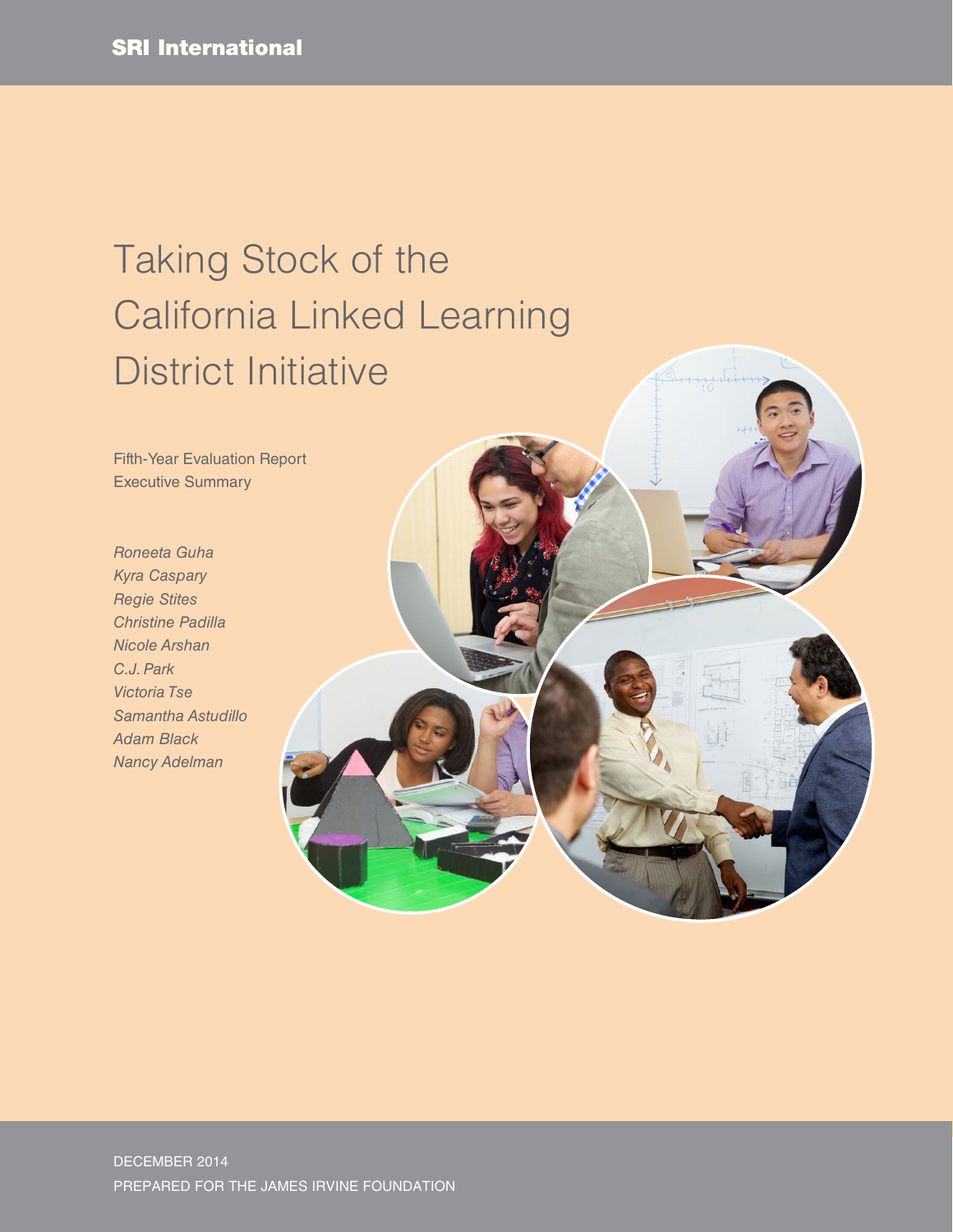### **Introduction**

Since 2006, The James Irvine Foundation has invested more than \$100 million in Linked Learning, a promising approach to transforming education in California.

In 2009, Irvine launched the California Linked Learning District Initiative to demonstrate this approach in nine districts. The multiyear evaluation for this large initiative has a two-fold purpose: to document the work, results and lessons from districts that are applying Linked Learning systemically; and to measure the effect of this comprehensive implementation on student outcomes.

### **About Linked Learning**

Linked Learning integrates rigorous academics with real-world experiences. This approach aims to transform education into a personally relevant, wholly engaging experience — and open students to career and college opportunities they never imagined. Linked Learning builds on more than four decades of experience gained by California schools that combine academic and technical content to raise student achievement. It seeks to improve high

### **A meaningful difference**

Compared with similar peers, students participating in certified Linked Learning pathways:

- Earn more credits in the first three years of high school
- Report greater confidence in their life and career skills
- Say they are experiencing more rigorous, integrated, and relevant instruction
- Are more likely to stay in their school district through high school

school graduation rates and increase successful transitions to a full range of postsecondary education opportunities, particularly for low-income and disadvantaged youth.

Linked Learning is delivered through career pathways, comprehensive programs of study that connect learning in the classroom with real-world applications outside of school. Students select a pathway of their choice.

This approach is gaining momentum among K–12 and postsecondary educators, policymakers, and business leaders. In early 2013, 63 districts and county offices of education were selected to participate in the California Linked Learning Pilot Program, which serves as a test of how Linked Learning can be expanded across the state. In June 2014, 39 partnerships received a total of \$250 million through the California Career Pathways Trust, a competitive grant designed to develop work-based learning infrastructure, create regional partnerships, and improve and expand career pathway programs statewide. In 2015, a second round of grants will provide an additional \$250 million to district and community college partnerships across the state.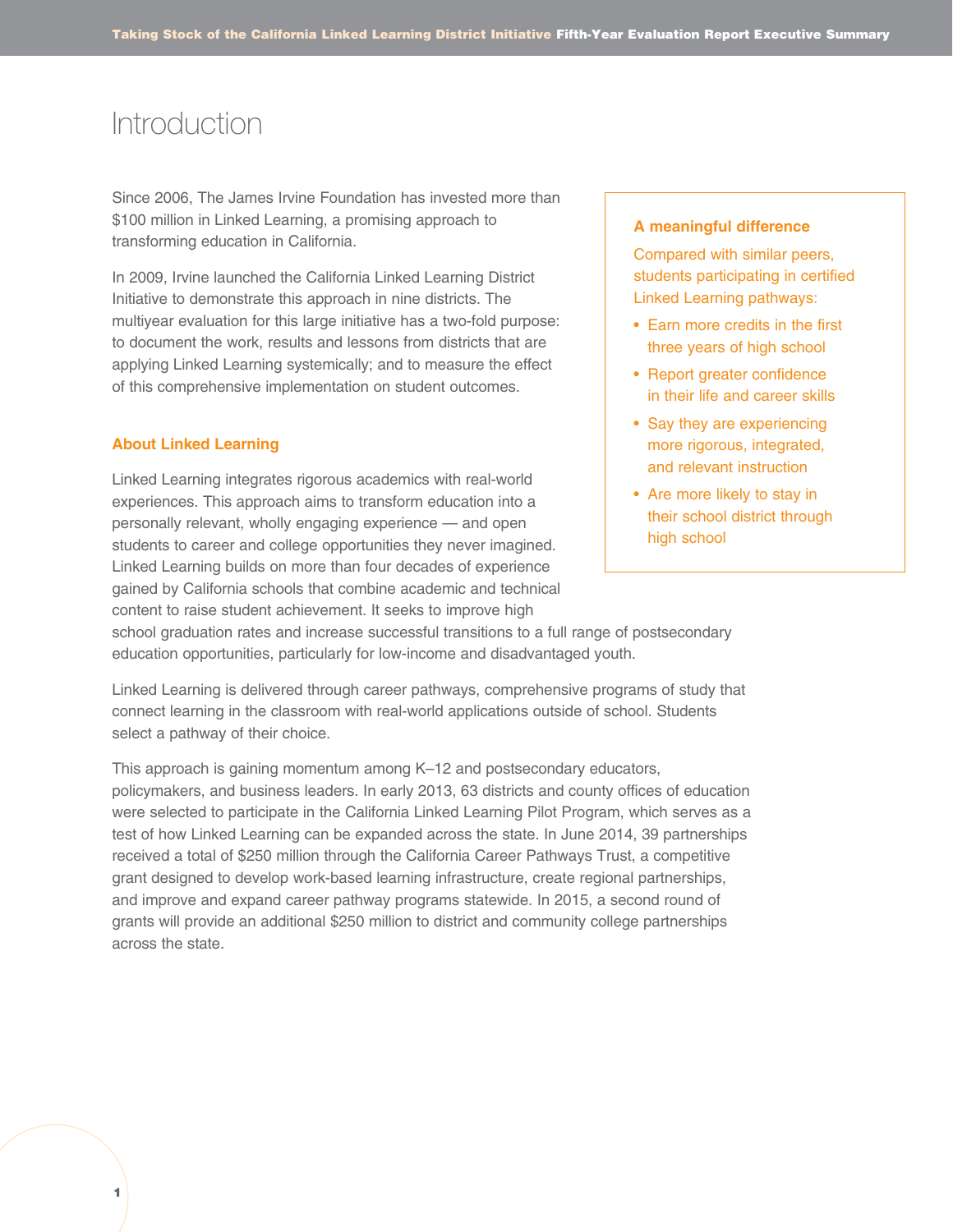### *Core Components of the Approach*

Linked Learning combines four elements designed to advance student success:



Rigorous academics. An academic core that includes college preparatory English, mathematics, science, history, and foreign language courses for all students.



Career-based learning in the classroom. A challenging career-based component of three or more courses to help students gain the knowledge and skills that can give them a head start on a successful career.



Work-based learning in real-world workplaces. A series of work-based learning opportunities that begin with mentoring and job shadowing and evolve into intensive internships, school-based enterprises, or virtual apprenticeships.

Integrated student supports. Services including counseling and supplemental instruction in reading, writing, and mathematics that help students master academic and technical learning.

### **About the District Initiative**

Through the California Linked Learning District Initiative, Irvine is supporting nine districts in developing systems of career pathways that are available to all high school students.

Each of these districts focuses on developing pathways to college and career that meet criteria for quality certification. A total of 37 pathways are certified across the nine participating districts as of July 2014. Certification is provided through a set of Linked Learning partners led by ConnectEd: The California Center for College and Career.

The District Initiative is a vehicle for enhancing the Linked Learning approach, determining what makes it successful at a systemic level, and demonstrating its viability as a comprehensive approach for high school reform. The lessons learned from these nine districts can inform other districts that are beginning to implement Linked Learning.

#### **Participating School Districts**

Antioch Unified Long Beach Unified Los Angeles Unified Montebello Unified Oakland Unified Pasadena Unified Porterville Unified Sacramento City Unified West Contra Costa Unified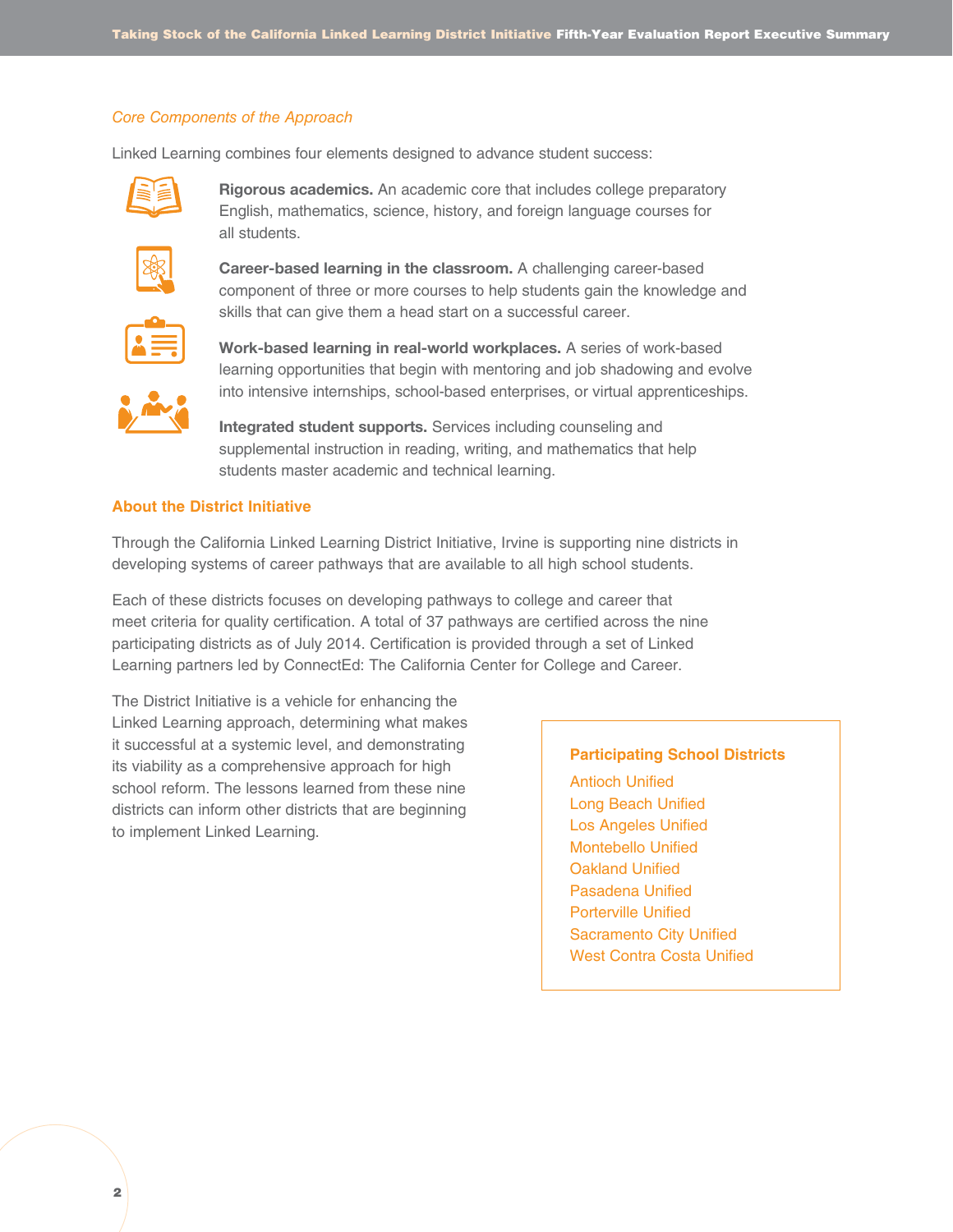#### **About the Districts**

The nine districts participating in the California Linked Learning District Initiative vary in size, and include rural and urban geographies. High school enrollment in these districts ranges from nearly 5,000 to 200,000 students. Collectively, they serve more than 315,000 of the roughly 2 million high school students enrolled in California public schools.



### **About this Evaluation**

The California Linked Learning District Initiative has been evaluated in each year of its implementation by SRI International, an independent nonprofit research institute.

Previous evaluation reports have focused on the development of district systems and structures to support new and existing Linked Learning pathways. As we close out the fifth year of our evaluation, we turn our primary attention to the students who participate in these pathways. This report offers updated findings on student engagement and achievement outcomes from the nine districts participating in the initiative. Additionally, for the first time, our report takes an in-depth look at the issue of student equity and access to pathways through an analysis of student enrollment patterns across pathway career themes and of pathway retention among student subgroup populations. Finally, it assesses pathway students' experiences with academic and technical curriculum and work-based learning, their perceptions of the skills they are gaining as a result of their pathway experiences, and their plans for the future.

Lessons from the experiences of the nine initiative districts are highly instructive for those that are just beginning to engage with or scale up Linked Learning. As context for understanding students' experiences in pathways and their outcomes, the full report provides an update on efforts to develop and improve systems and structures to support Linked Learning and initial plans to use new funding sources and regional partnerships to sustain Linked Learning.

*Read the [full report](http://irvine.org/images/stories/pdf/grantmaking/year5linkedlearningevaluationreportdec2015.pdf) based on fifth-year evaluation of the California Linked Learning District Initiative.*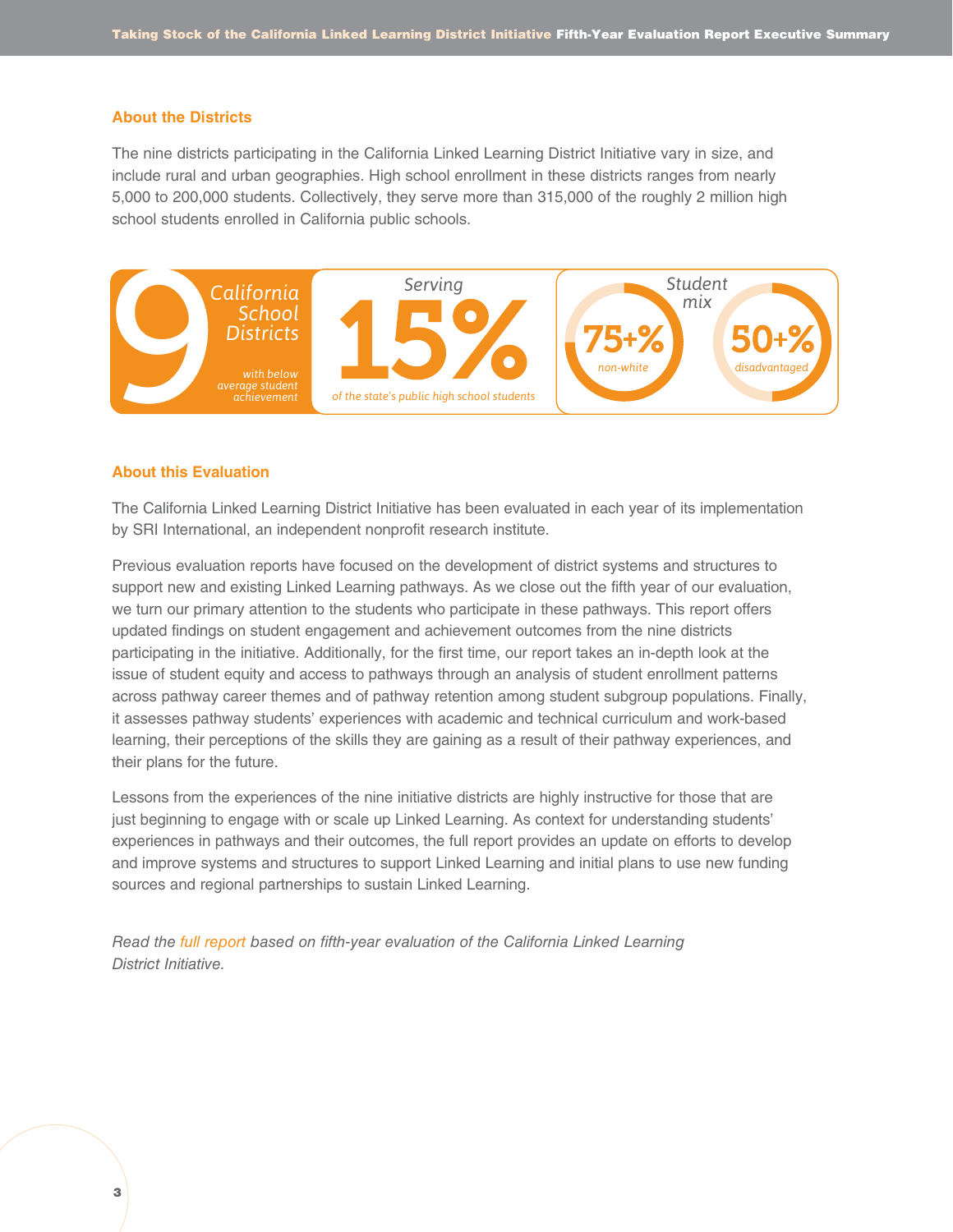### Student Equity and Access

A central goal of the initiative is to provide all students with equitable access and opportunities for full participation in a variety of high-quality career-themed pathways. Evidence of such choice and access includes the percentage of students participating in pathways, as well as the range of students served (in terms of prior achievement, socioeconomic status, gender, race/ethnicity, etc.), the absence of "tracking by pathway" (clustering students with low prior achievement in one set of pathways and students with high prior achievement in others), and retention in pathways, particularly for students with special learning needs, such as special education students and English learners.

In the nine districts, district- and site-level leaders have been working to increase the numbers and variety of open-access pathways available to students. Through efforts to communicate information about pathway options to students and their parents, as well as targeted recruitment and outreach, district leaders have made progress in opening access to pathways to all students, including English learners, special education students, and students with low prior academic achievement. However, some districts have had more success than others in making pathways accessible to all student subgroups. Our findings suggest that:

- Through communication and outreach, district leaders have made progress in opening access to pathways to all students, including English learners, special education students, and students with low prior academic achievement.
- Patterns of student subgroup enrollment in certified pathways vary from district to district and by career theme. The only consistent patterns are disproportionately low female enrollment in certified pathways with an engineering career theme and disproportionately high female enrollment in certified pathways with a health sciences career theme.
- Within any given certified pathway, course-taking patterns can differ greatly from student to student. Through an in-depth analysis of course-taking in two pathways, we found that diminishing percentages of students enroll in the same core pathway classes in each successive year of the pathway. Students in the same pathway tend to take different math and science courses, especially in the upper grades.
- Nearly 80 percent of students who start out in a certified pathway in its lowest grade level were still in the same pathway by the time they reached 11th grade, but students with special learning needs have lower than average rates of retention in certified pathways.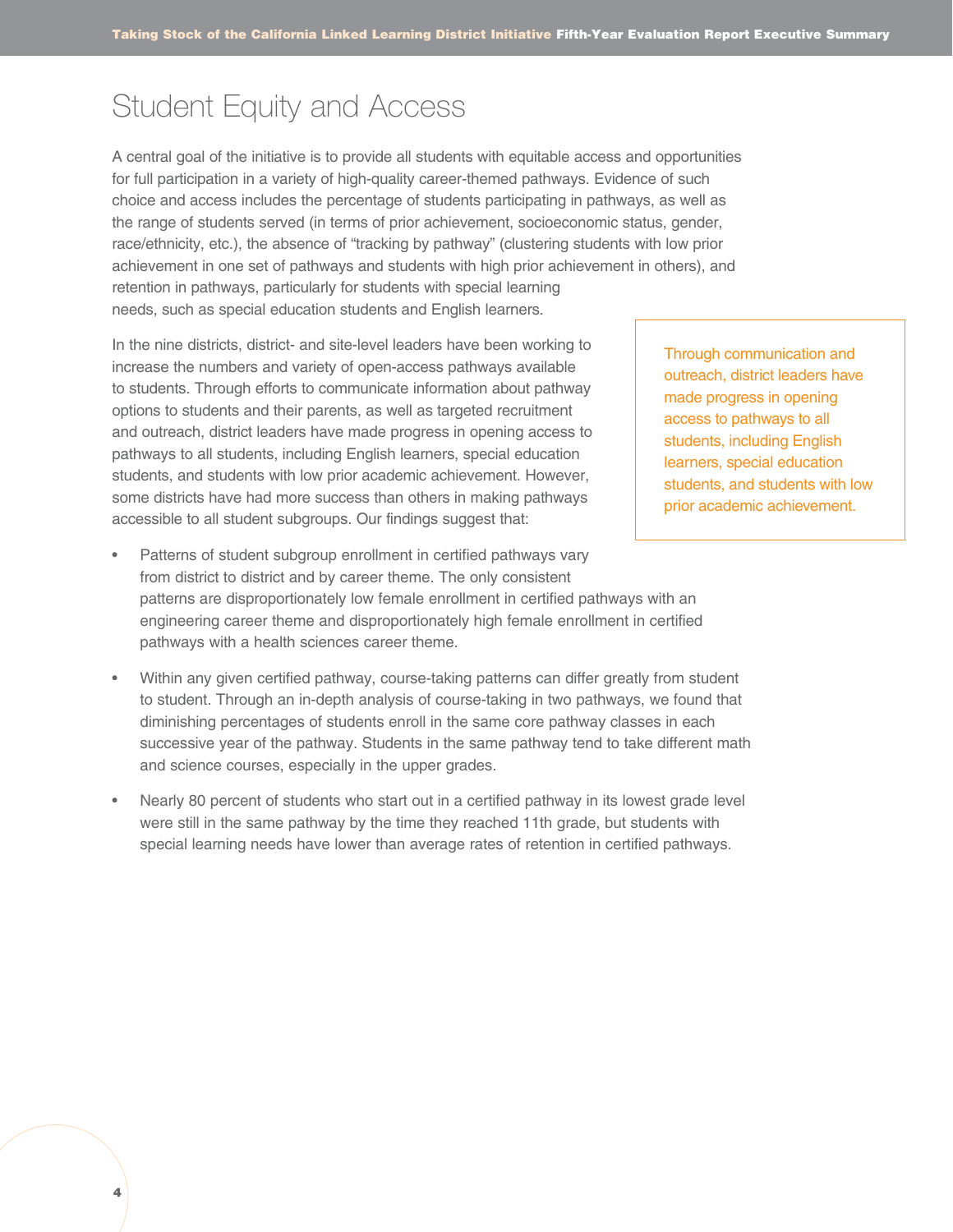# Student Outcomes

For the third consecutive year, we examined indicators of pathway students' engagement in school, their progress toward high school graduation and college eligibility, and their gains in knowledge, statistically adjusting for their background characteristics and prior achievement.<sup>1</sup> These results are estimated across districts, rather than provided separately for each individual district, and compare outcomes for Linked Learning students to similar peers enrolled in traditional high school programs in each district.<sup>2</sup>

Our results reinforce the strongest and most consistent findings from our earlier reports: students in certified pathways are *more likely* than similar peers to remain in the district through the 12th grade and outperform their peers in credit accumulation in the 9th–11th grades.

Findings around completion of the suggested a–g college preparatory coursework by pathway students are also promising, though equivocal. Students in certified pathways are as likely as their peers to be on track to complete the a–g coursework even though these students also have the demands of completing a career technical course sequence in high school. Pathways students are more likely at the end of 10th grade to be on track to complete a–g coursework.

As in previous years, we did not find evidence that Linked Learning leads to higher scores on most standardized achievement tests. We did find, however, that student subgroups most frequently underserved by traditional schools—such as English learners, underachieving students, and African American and Latino students—who enrolled in certified pathways perform at least as well (if not better) on credit accumulation and test score outcomes compared with their peers in the same subgroup in traditional high school programs. Overall, the results from this year's analyses suggest that Linked Learning may be leading to greater student engagement and moderately greater success in school. We provide more detail on these student engagement and success outcomes on the following pages.

<sup>1</sup> Student outcomes findings are based on data available from eight of the nine districts involved in the initiative. One district did not have any certified pathways at the time of analysis.

<sup>2</sup> To examine student enrollment and retention patterns within pathways, as well as outcomes for students in certified pathways compared with similar peers in traditional high school programs, we used student-level demographic and achievement data from the districts. For the analysis of student outcomes, we assigned students their pathway status based on the academic program in which they enrolled in the 9th or 10th grade, whichever was the lowest grade level served by the pathway. This is in contrast to pathway outcomes reported from the student survey, which represent all 12th graders enrolled in certified pathways across the districts in spring 2014, regardless of the grade level in which the students first enrolled in the pathway.

Students in certified pathways are more likely than similar peers to remain in the district through the 12th grade and outperform their peers in credit accumulation in the 9th–11th grades.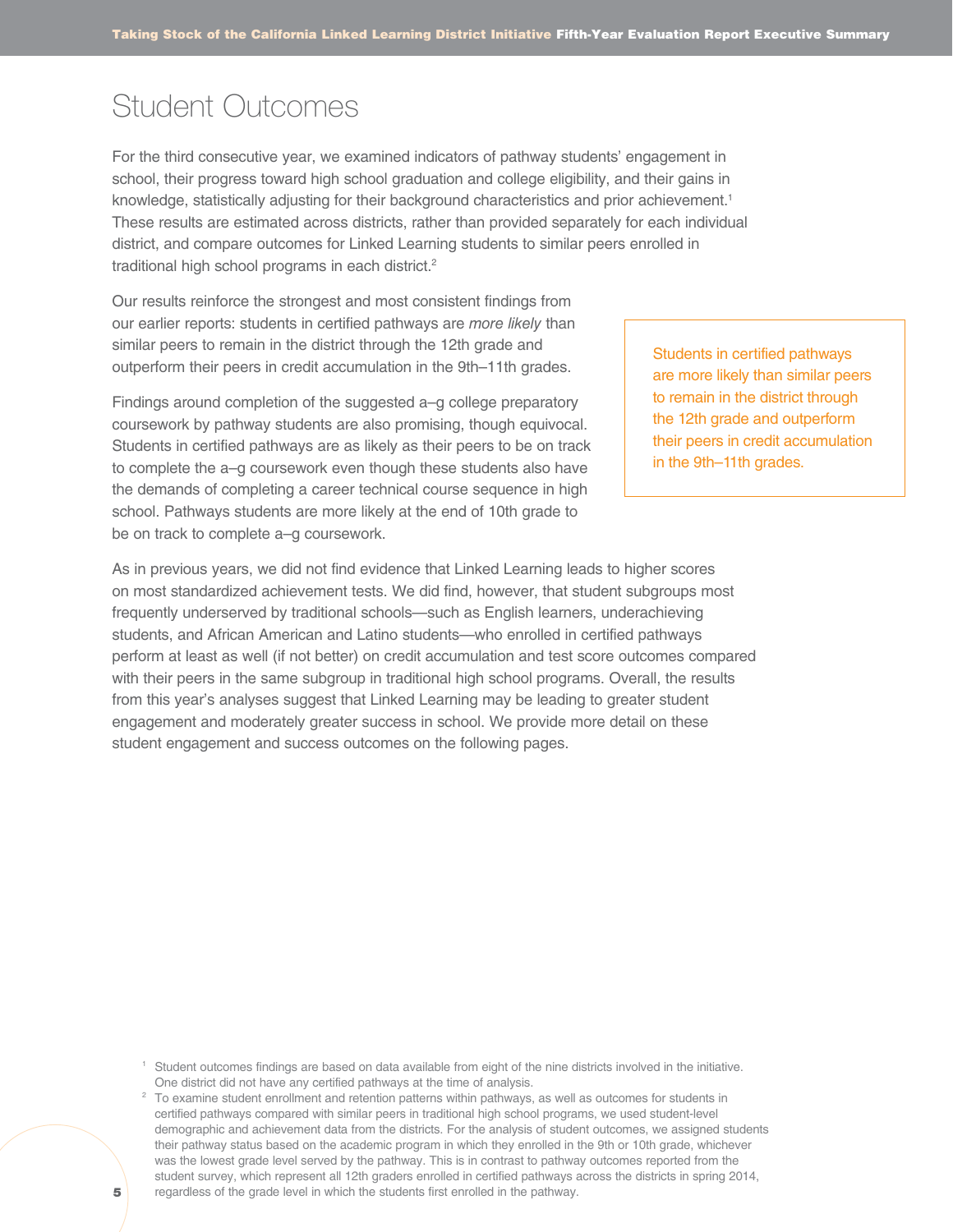#### **Engagement in School**

Because Linked Learning aims to make school more relevant for students, the core components of a pathway have the potential to increase students' engagement in school. We used two measures to assess student engagement: attendance and retention within the district (a proxy for dropout prevention). We found:

- In general, average attendance rates for pathway and non-pathway students were high. We did not find evidence that students enrolled in certified pathways had better attendance than similar peers in traditional high school programs.
- On average, students enrolled in certified pathways were 2.2 percentage points more likely to stay within their district from 9th to 10th grade, 4.6 percentage points more likely to stay through 11th grade, and 5.2 percentage points more likely to remain through 12th grade, compared with similar peers in traditional high school programs. These differences likely occur because students continue to attend school instead of dropping out before graduation.



<sup>\*\*\*</sup>Statistically significant at *p* < .001.

These findings indicate that students in certified pathways may be more engaged than similar peers such that they are motivated to remain in school.

#### **Success in School**

6

Even students who regularly attend school cannot progress toward college or career without successfully completing the necessary coursework. We examined students' progress toward high school graduation, as measured by credits accumulated and course failures. We also assessed students' progress toward college eligibility, as measured by completion of the coursework necessary to enter the California State University system. For the first time, we examined Algebra II completion by the end of the 11th grade; research suggests that students who take advanced mathematics courses during high school have better odds of attaining a bachelor's degree.<sup>3</sup> We found that students in certified pathways are accumulating more credits in the 9th–11th grades than similar peers:

• On average, 9th-grade pathway students earned 7.3 more credits than similar peers in traditional high school programs, while 10th-grade pathway students earned 6.9 more credits and 11th-grade pathway students earned 3.3 more credits.

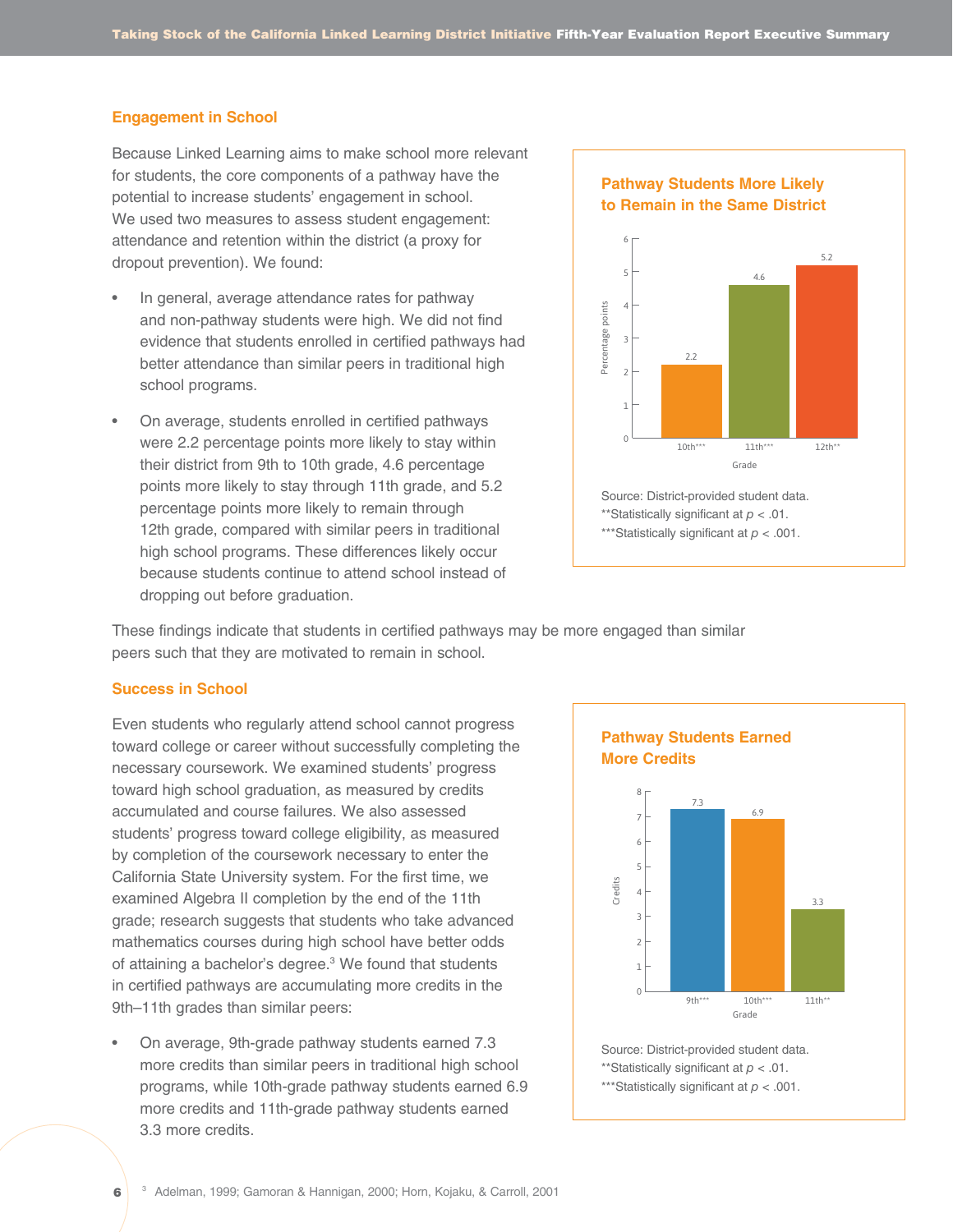These differences are meaningful because the average student in each district accumulated about 55 credits (roughly 25% of the credits needed to graduate) in each of these grades. Extra credits in these early grades may provide pathway students with a buffer against later failures. The pathway and non-pathway student groups did not differ on course failures.

In prior evaluation reports, we found that students in the majority of initiative districts were more likely than similar peers to be on track to complete the suggested a–g college preparatory coursework at the end of the 9th and 10th grades. In estimating a single, crossdistrict effect of Linked Learning this year, we found this result in the 10th grade only. Although the results point in the right direction in grades 9 and 11, the differences are not statistically significant in these grades.<sup>4</sup> More specifically, we found:

• On average, students in certified pathways were 7.9 percentage points more likely to be on track to complete the suggested a–g requirements at the end of 10th grade than similar peers in traditional high school programs.

The weaker findings for the 9th and 11th grades may be due in part to our use of an a–g on-track indicator rather than number of a–g credits earned. The on-track indicator does not capture incremental differences

*Students in certified pathways are percentage* +7.9 *points* more likely to be on track to complete the suggested a–g requirements at the end of 10th grade.

in the number of a–g courses taken unless these differences move students from not being on track to complete a–g to being on track. In future years, we will look at the cumulative a–g credits earned by pathway students and similar peers by the end of 12th grade to assess whether pathways students complete more college preparatory requirements throughout high school.

In addition to analyzing course credits, course failures, and progress toward a–g completion, we examined, for the first time, whether pathway students were more likely to complete Algebra II by the end of 11th grade. This would allow them to take more advanced mathematics while still in high school, a critical determinant of postsecondary preparation and success. However, we found no statistically significant difference between pathway students and similar peers in traditional high school programs in their likelihood of taking Algebra II by the end of 11th grade.

Collectively, our analyses find limited but promising evidence that pathway students are more successful in high school than their peers: pathway students earn a full semester-long course's worth of credits or more above what their peers earn in grades 9 and 10, and pathway students were more likely than similar peers to be on track to complete the a–g coursework at the end of their 10th grade year.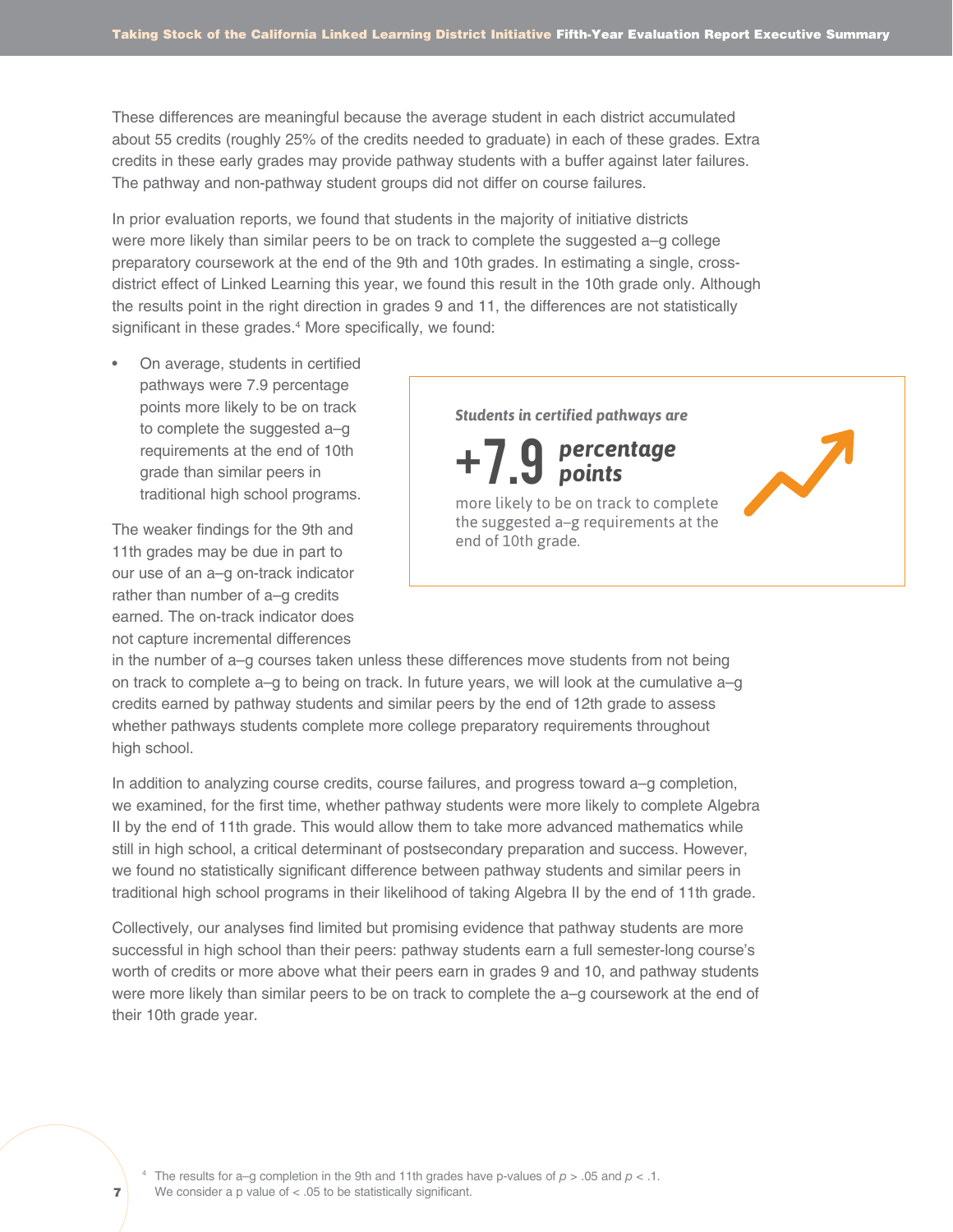### Students' Experiences in Pathways

During the 2013–14 school year, districts' work around curriculum and instruction focused largely on implementing the Common Core State Standards; some districts were more successful than others in their efforts to align Linked Learning with the roll-out of these new standards. According to our survey of 12th grade students, early efforts to improve curriculum and instruction in pathways appear to be paying off, as a greater share of pathway students than comparison students reported experiencing rigorous, integrated, and relevant instruction in the following ways:

- **• Challenging:** At least one teacher challenged them to understand a difficult topic (75% versus 61%), asked difficult questions in class (79% versus 69%), and asked difficult questions on tests (83% versus 74%) about once a month or more.
- **• Applied:** A teacher discussed how to apply what they were learning in class to the real world (66% versus 51%), explained how what they learned in class could be applied to what they might do after finishing high school (70% versus 58%), and asked them to use tools or equipment (69% versus 49%) about once a month or more.
- **• Connected:** Used ideas or skills learned in class outside of school (68% versus 59%) and saw connections between what they learn in class and the real world (70% versus 60%) about once a month or more.



In addition to offering a challenging academic program integrated with a demanding technical sequence of courses, Linked Learning pathways should provide all students with access to a continuum of high-quality work-based learning opportunities that help them connect classroom learning to the skills and knowledge needed in a particular industry sector. This integration of the academic and technical curricula with work-based learning makes the Linked Learning experience unique. All districts are making progress on expanding the number and variety of work-based learning opportunities at the career exploration level (job shadows and mentoring), but student access to work-based learning experiences at the career preparation (internships and practicum) and training (work experience and certification) levels remains limited.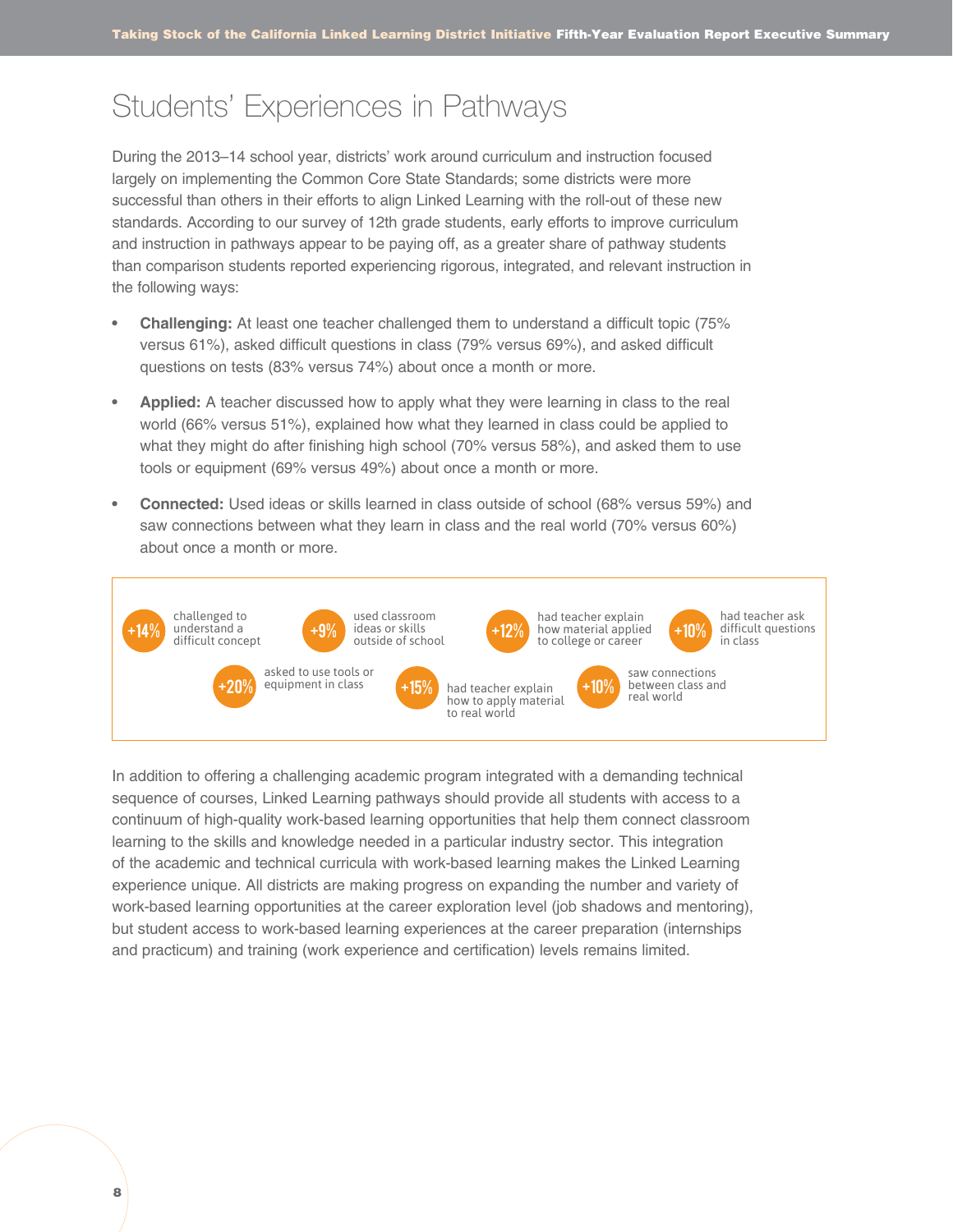Further, in all but a few pathways, leaders and teachers still have work to do to integrate work-based learning with classroom learning and pathway outcomes. On our survey of 12th grade students, we found:

- The vast majority of pathway students across all districts (ranging from 80% in Antioch to 93% in Oakland) reported participating in at least one work-based learning experience during the 2013–14 school year, with 87% of pathway students participating overall.
- Across the range of experiences, pathway students most frequently reported engaging in activities on the earlier end of the work-based learning continuum (career awareness and career exploration). Only 34% of pathway students reported participating in an internship during the 2013–14 school year.
- When asked to report how often students tie their work-based learning experiences back to the schoolwork, only 28% of pathway students reported doing so "most of the time" or "always."

Early efforts to improve curriculum and instruction in pathways appear to be paying off, as a higher percentage of certified pathway students report that they experience rigorous, integrated, and relevant instruction.

One institutional barrier to developing more robust work-based learning systems is district staff capacity to generate and communicate opportunities for internships to students. Student-level barriers to participation in career preparation and training opportunities include competing demands on students' time, limited transportation options, the need or desire to earn money (very few internships are paid), the need for credit recovery, and students' lack of interest in the internship opportunities offered.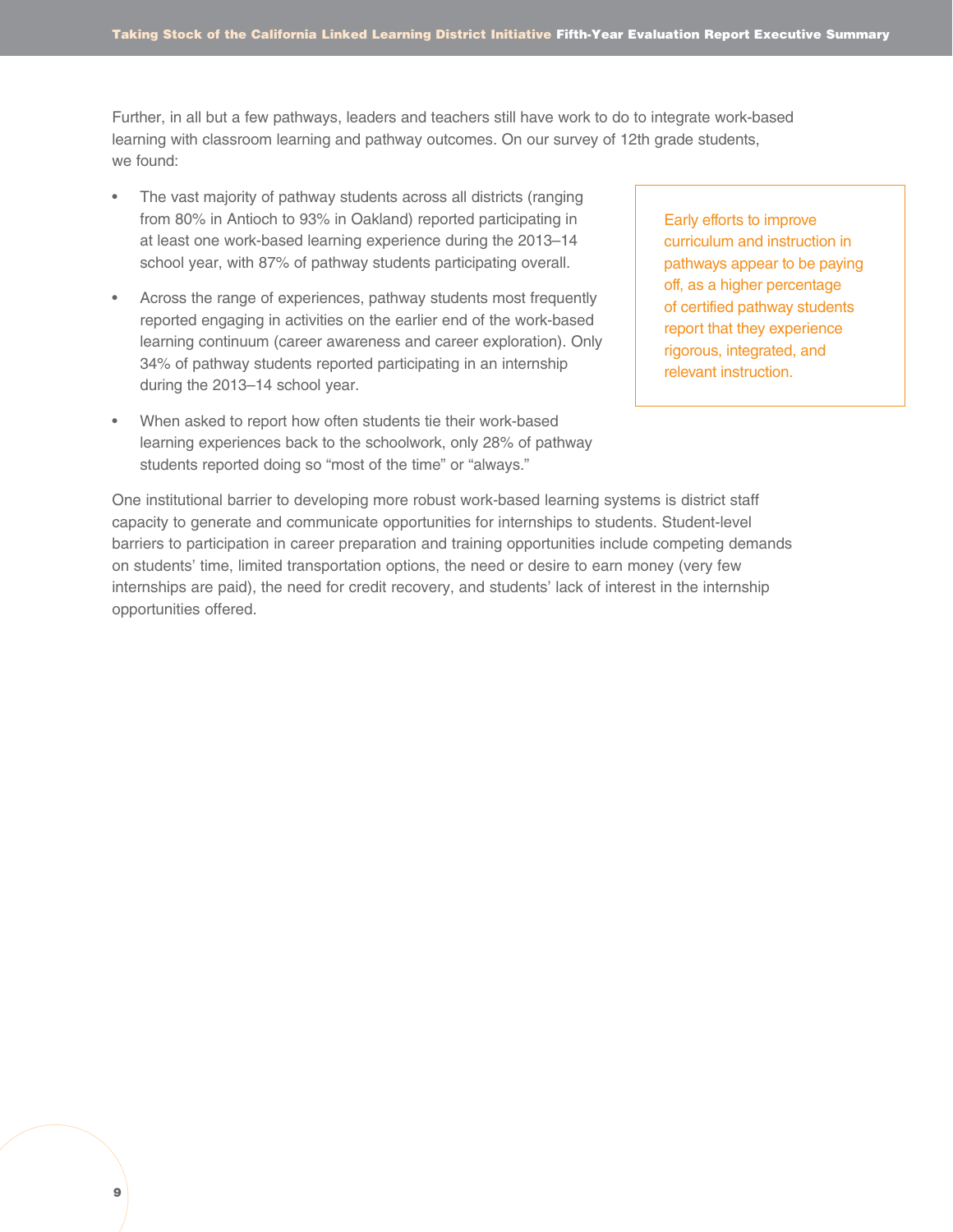### Students' Perceptions of Skills Gained

Today's students need 21st-century skills to succeed in any postsecondary endeavor. The *Linked Learning College and Career Readiness Framework* (ConnectEd, 2012) defines these skills as "the range of cross-cutting cognitive processes and applications of knowledge needed to succeed in postsecondary education and future careers." We asked 12th-graders to report on the extent to which they felt high school had helped them improve a range of skills and behaviors. In our student survey, pathway students were more likely than comparison students to report that high school has helped them develop the following skills:

- **• Collaboration:** Develop the skills necessary to interact effectively with people from different backgrounds (59% versus 49%), with adults outside of their family (40% versus 29%), and in professional settings (54% versus 33%), as well as to collaborate in a group in order to achieve a shared goal (56% versus 36%).
- **• Communication:** Improve their ability to present information to an audience, whether by making a public presentation or performing in front of a group (52% versus 30%), or by speaking in public (43% versus 27%).
- **• Judgment:** Develop their ability to use information to make good decisions (55% versus 38%), conduct online searches to answer a question (52% versus 36%), summarize information from multiple sources (45% versus 32%), and judge whether they can trust the results of an online search (42% versus 25%).
- **• Perseverance:** Improve their ability to accept responsibility for the quality of their work (63% versus 51%), to believe they can reach their goals through hard work (55% versus 45%), and to believe they can learn something really difficult if they try (44% versus 28%).
- **• Organization:** Develop useful self-management skills such as setting goals for doing well in their classes (35% versus 27%), develop a system for organizing schoolwork (31% versus 25%), and manage their time in order to get all of their work done (25% versus 21%).

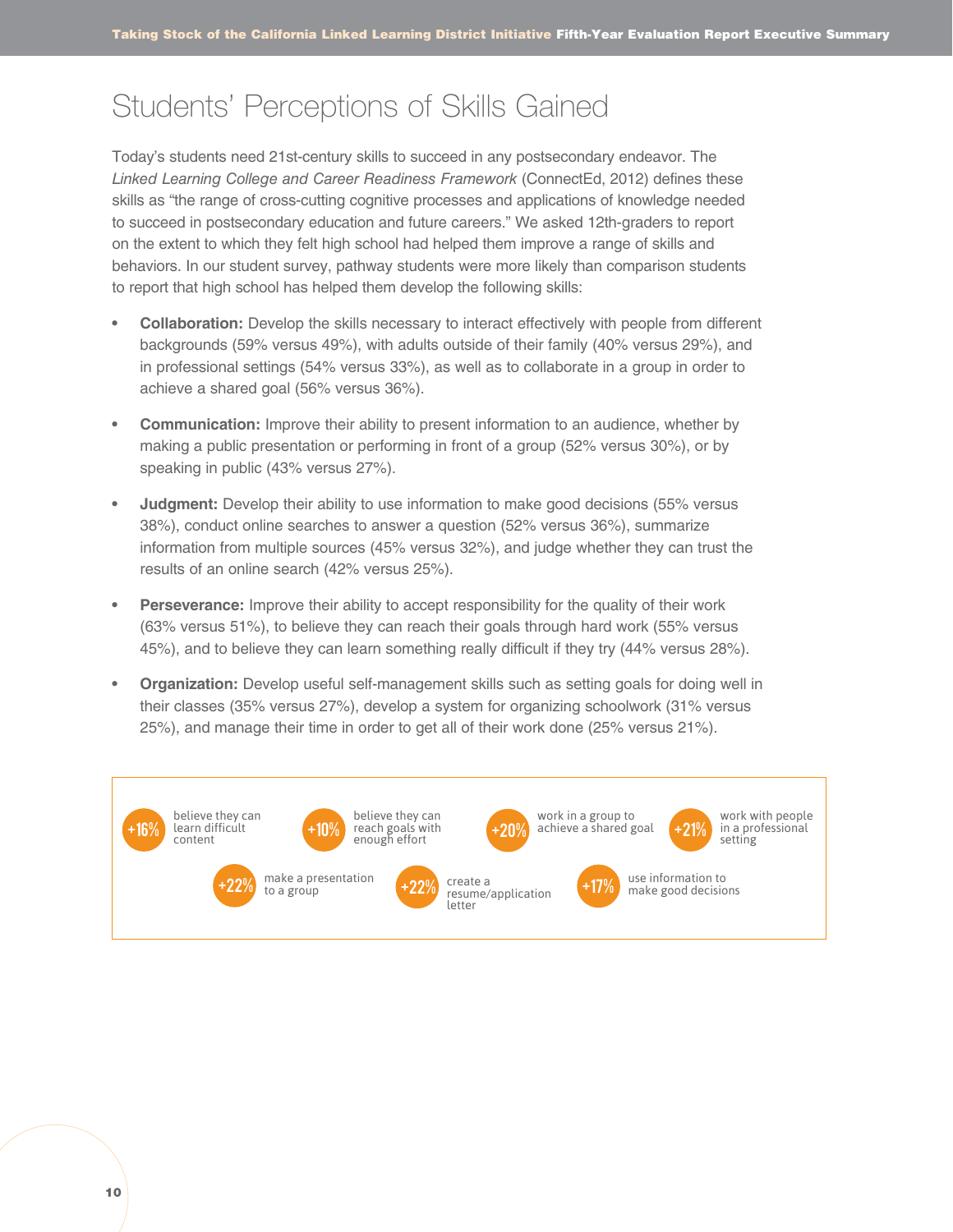# Students' Postsecondary Plans and Supports

Pathway students are developing productive dispositions and behaviors necessary for success in school and postsecondary endeavors. Ultimately, Linked Learning should foster students' awareness of and readiness for college and career, and support their successful transitions to future undertakings. Our findings suggest that pathway participation has helped students identify career interests and enhanced their understanding of the education and training necessary to prepare for postsecondary opportunities. Greater percentages of 12th-grade pathway students than of comparison students reported on our survey that they received:

• Opportunities to visit a college or technical school campus (75% versus 59%) and to speak with a college or trade school representative (74% versus 65%).

Pathway students were somewhat more likely than comparison students to report that they plan to continue their education full time after graduation. They were also more likely to report taking steps to attend a four-year college after high school.

• A lot of help to understand high school graduation requirements (79% versus 68%), what they wanted to do after they graduate (47% versus 35%), the high school courses needed to get into college (64% versus 51%), how to choose a two- or four-year college (55% versus 44%), how to pay for college or training (49% versus 37%), what kind of education or training is needed to prepare for a possible career (44% versus 32%), and how to choose a career training or trade school (31% versus 23%).

Pathway students were somewhat more likely than comparison students to report that they plan to continue their education full time (74% versus 68%) and work part time (66% versus 63%) after they graduate. Although the magnitude of these differences is small, the differences are statistically significant and unlikely due to chance. Similarly, pathway students were more likely than comparison students to report taking college entrance tests and submitting college applications, including taking the SAT (74% versus 62%) and PSAT (74% versus 66%), and submitting an application to a California State University campus (86% versus 79%) or a University of California campus (60% versus 54%).

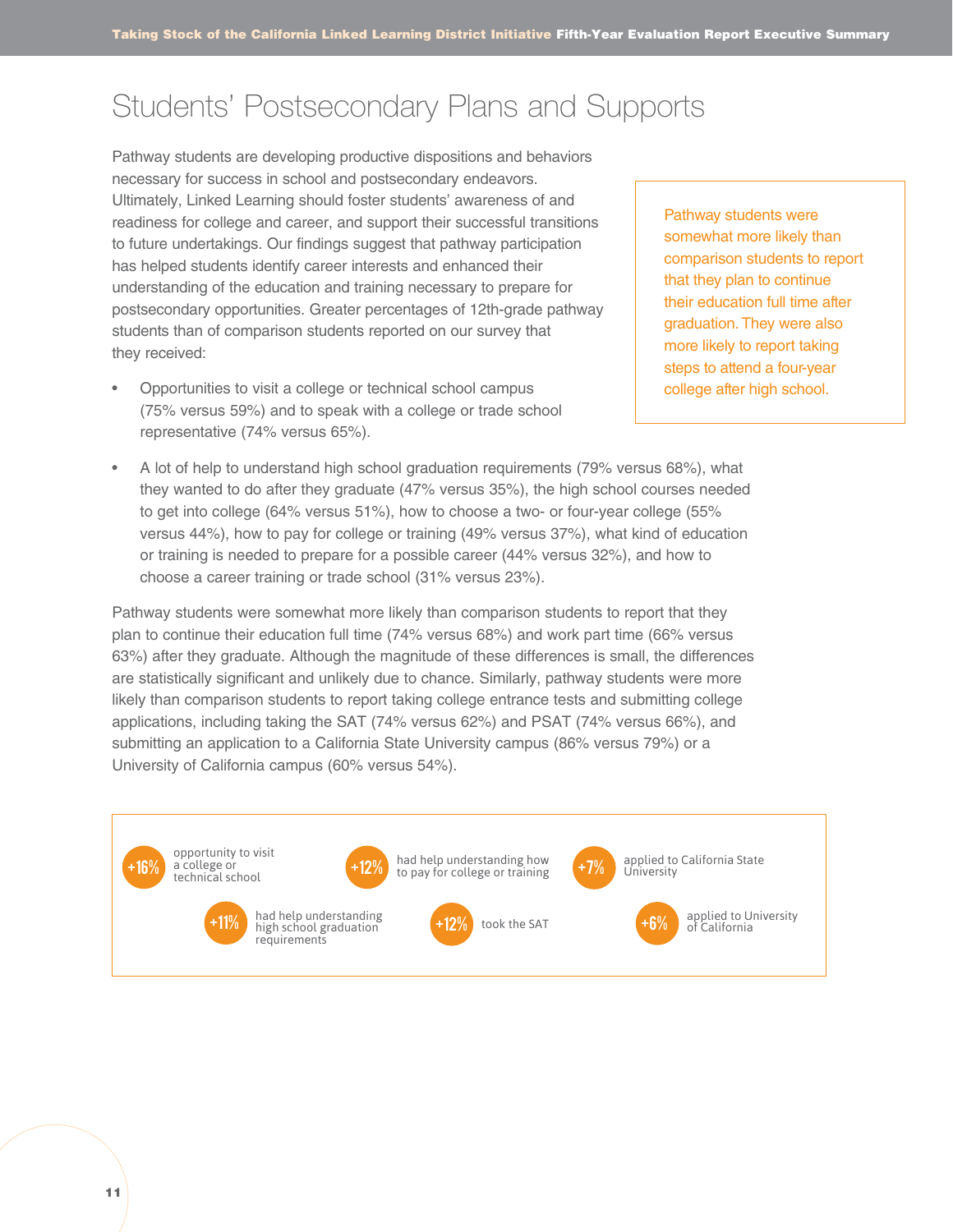# Looking Ahead

Three years of student outcomes analysis points to the promise of the Linked Learning approach. This year's results reinforce previous findings that Linked Learning participation is related to student engagement and success in school. Students in certified pathways are more likely than similar peers to stay in their district, and they accumulate more credits, putting them on track to graduate from high school. They also are just as likely as their peers to be on track to complete a–g requirements at the end of 9th and 11th grades, and even more likely at the end of 10th grade.

Yet there is still work to be done. Even when students are more engaged in school and complete more course credits, these positive outcomes do not consistently translate into improved achievement outcomes, as measured by standardized test scores. As districts continue to develop and expand pathways, Linked Learning practitioners must be vigilant about improving the quality of instruction and providing all pathway students the supports necessary to ensure they succeed in their classes. Implementation of the Common Core provides a real opportunity for changes in classroom practice that may lead to improved student achievement results.

As we look ahead to the future of Linked Learning in California and in other states across the country, pathway expansion plans have raised some concerns among Linked Learning administrators and our research team regarding fidelity to the Linked Learning approach—that is, the extent to which a district can adapt the pathway approach before it is no longer appropriate to call the pathway a "Linked Learning pathway." Within the nine districts, there is already a range of such approaches from districts with academies that do not meet Linked Learning pathway criteria to districts that adhere closely to ConnectEd's definition of a highquality Linked Learning pathway, supported and sustained through strong centralized control of implementation by the district Linked Learning office.

This year's results reinforce previous findings that Linked Learning participation is related to student engagement and success in school. However, real work remains as a whole new crop of Linked Learning districts emerges.

Beyond the districts in the initiative, a whole new crop of Linked Learning districts, through the California Linked Learning Pilot Program and the California Career Pathways Trust, will not receive the intense technical assistance or encouragement that the original districts received to adhere to the Linked Learning approach. If new Linked Learning pathways developed under these efforts fail to deliver, there is a danger that Linked Learning's positive image could be damaged and, as one district administrator shared, "the whole brand will suffer."

Additionally, the rapid growth of Linked Learning districts could test the scalability of the Linked Learning approach without extensive external supports. An essential element in district implementation of Linked Learning has been knowledge, expertise, prior experience, and other support from external partners. In particular, district leaders have found district-level coaching to be critical in supporting their ability to navigate initial planning and systems-building activities (e.g., support for district staff to understand and spread foundational knowledge of Linked Learning, getting key leaders on board, helping shift educators' and other stakeholders'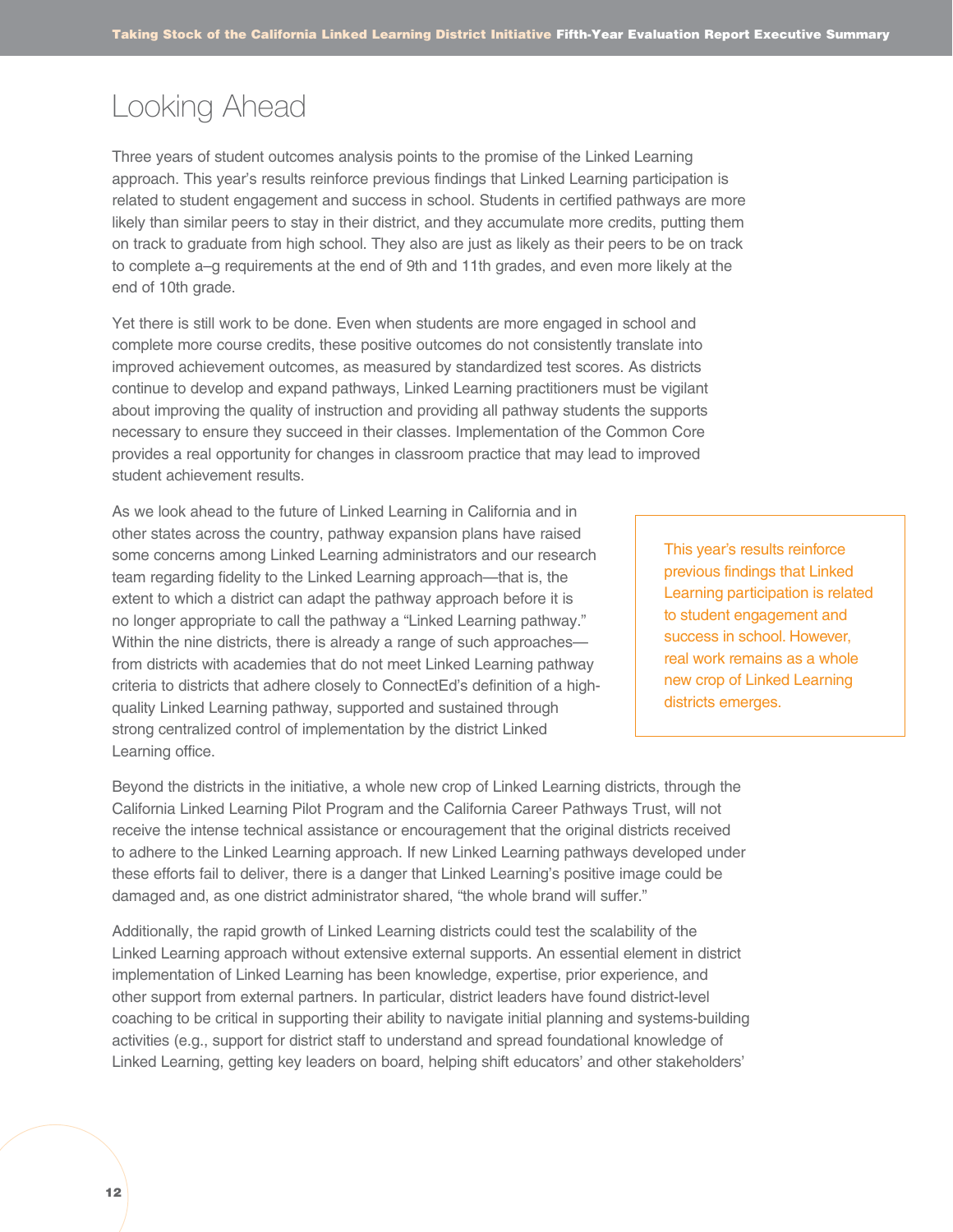mindsets to align priorities and supports with Linked Learning). New districts will have a much more limited support system, which could impact their approach to implementing Linked Learning pathways, specifically their focus on systems building.

Moving forward, Linked Learning funders, technical assistance providers, and the broader field will need to continue discussing this critical question of fidelity to the Linked Learning approach in terms of the essential elements of pathways and a district's system of support for Linked Learning implementation.

The evaluation of the initiative will continue for two more years. During this time, we will report on the progress of the nine districts as they transition to additional funding sources beyond The James Irvine Foundation and ConnectEd to support and sustain Linked Learning implementation (districts will receive one final round of grant funding from the Foundation through ConnectEd for the 2014–15 school year).

Linked Learning funders, technical assistance providers, and the broader field will need to continue discussing the critical question of fidelity to the Linked Learning approach.

We will look into districts' plans for sustaining and scaling Linked Learning, including the use of funds from the Local Control Funding Formula, the California Career Pathways Trust, and other resources to support Linked Learning. We will also examine the role of new regional partnerships in expanding work-based learning opportunities. Most importantly, during the next two years of the evaluation, we will provide new data on how well Linked Learning graduates fare compared with similar peers as they transition to postsecondary endeavors.